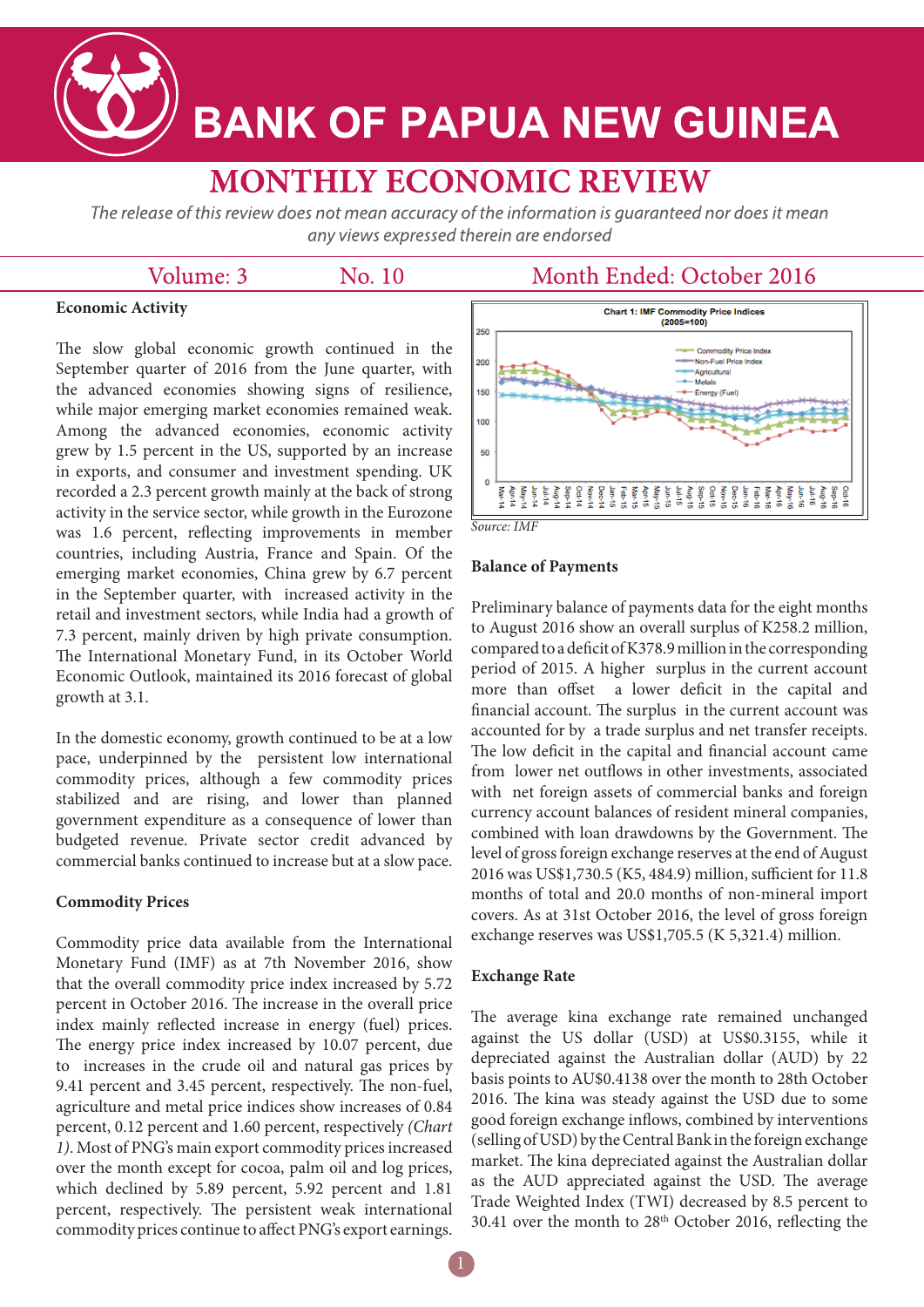depreciation of kina against the AUD. *(Chart 2)* 



#### **Inflation**

Annual headline Retail Price Index (RPI) increased by 2.9 percent in September 2016, compared to an increase of 0.8 percent in August 2016. There were price increases of 9.1 percent in the 'Drinks, tobacco, and betelnut' expenditure group, 1.2 percent in the 'food' and 0.4 percent in the 'Rents, council charges fuel/power' expenditure groups. The increase in the 'Drinks, tobacco and betelnut' expenditure group was due mainly to a 62.0 percent increase in betelnut price. The increase in 'food' expenditure group was due to 7.8 percent and 3.1 percent increases in cereals and 'meat and fish' prices, respectively, while the increase in 'Rents, council charges fuel/power' was attributed mainly to a 3.5 percent increase in fuel power (Kerosene only) price. Annual RPI ex-seasonal and annual RPI ex-seasonal and fuel both increased by 2.8 percent and 3.0 percent, respectively *(Chart 3)*. The quarterly and monthly headline RPI increased by 1.7 percent and 4.3 percent, respectively.



#### **Domestic Interest Rates & Monetary Aggregates**

Over the month to week-ending 28<sup>th</sup> October 2016, the Central Bank Bill (CBB) interest rate for the 28-day term increased to 1.17 percent from 1.16 percent, while the 63-day term rate remained at 2.36 percent. There were no allocations under the 91-day term . Interest rates for Treasury bills for the 28-day, 63-day and 182-day terms remained unchanged at 1.22 percent, 2.40 percent and 4.72

percent, respectively. The rate for the 91- day term decreased to 2.61 percent from 2.62 percent, while the 364-day term rate increased to 7.72 percent from 7.71 percent (Chart 4). For the same period, the weighted average interest rates on wholesale deposits above K500,000 declined for all maturities. The weighted average rates for the 30 day, 60 day, 90 day and 180 day declined to 0.10 percent, 0.23 percent, 1.18 percent and 1.41 percent from 0.29 percent, 0.49 percent, 1.48 percent and 2.32 percent, respectively.



Broad money supply increased by 12.0 percent over the year to September 2016, compared to an increase of 6.1 percent in the corresponding period of 2015. This was driven by increases in net claims on the Government, credit to the public non-financial corporations (State owed Enterprises or SOEs) and the private sector, which more than offset a decline in net foreign assets of the banking system. Monetary base grew by 1.5 percent over the year to September 2016, compared to an increase of 8.6 percent in the corresponding period of 2015. This was mainly due to an increase in currency in circulation.

Commercial bank lending extended to public non-financial corporations, other financial corporations and other resident sectors increased by K1,132.0 million to K12,853.0 million between December 2015 and week-ending 28<sup>th</sup> October 2016. Over the year to 28th October 2016, the weekly average lending by banks increased by 10.7 percent to K11,992.1 million, accounted for by advances to the petroleum, construction, retail, mining, finance, transport, retail, manufacturing and fisheries sectors, and SOEs. Deposits at the commercial increased by K480.5 million to K20,836.7 million between December 2015 and weekending 28th October 2016, reflecting placements mainly by the petroleum, finance, mining, Government, agriculture and services sectors. Over the year to 28th October 2016, the weekly average deposits increased by 4.0 percent to K20,836.7 million.

#### **Monetary Policy**

The Bank maintained its neutral monetary policy stance by maintaining the monetary policy rate, Kina Facility Rate (KFR) at 6.25 percent for the month of October 2016.